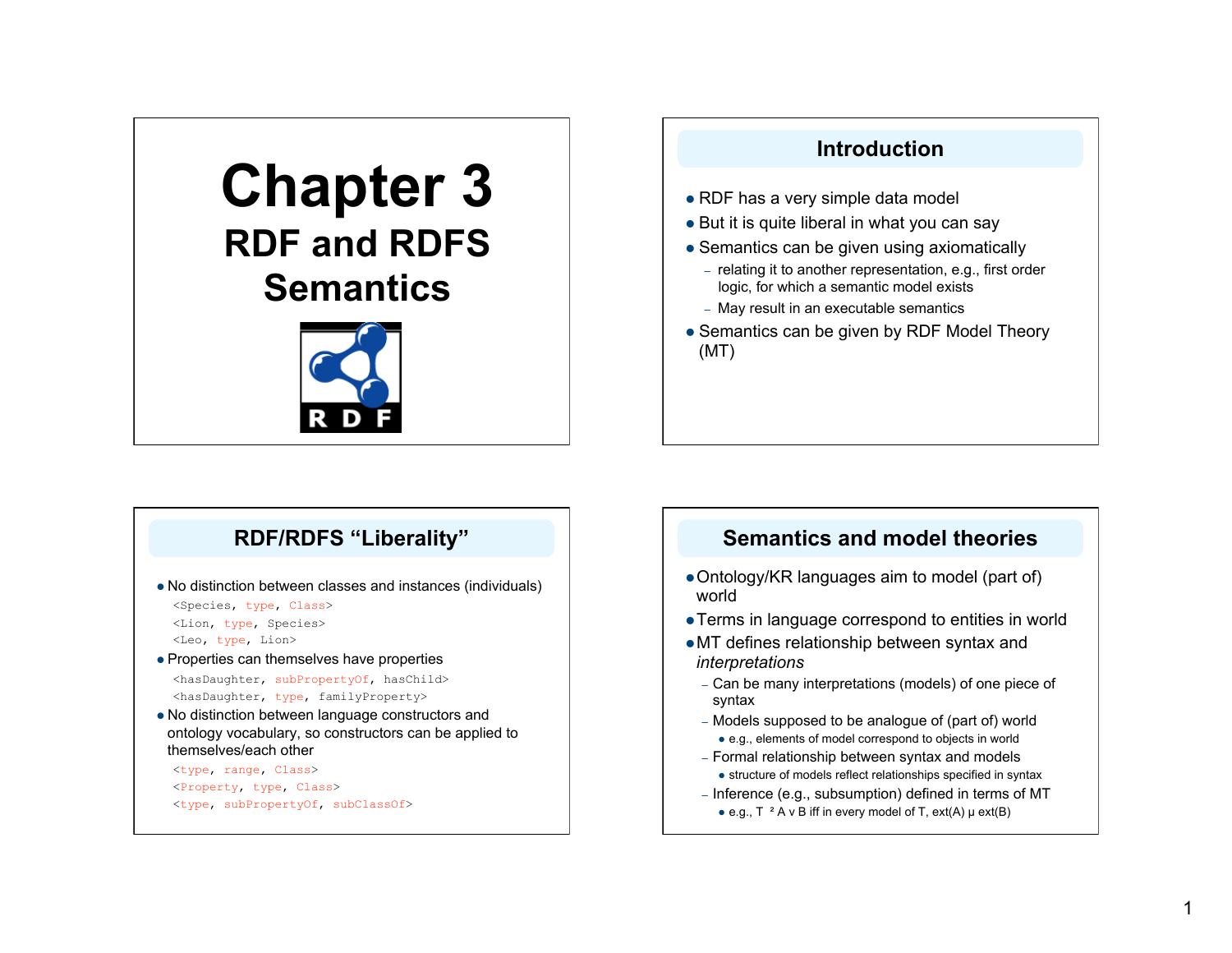#### *Set Based Model Theory*

- Many logics (including standard FOL) use a model theory based on Zermelo-Frankel set theory
- The domain of discourse (i.e., the part of the world being modelled) is represented as a set (often referred as  $\Delta$ )
- Objects in the world are interpreted as elements of  $\Delta$ 
	- Classes/concepts (unary predicates) are subsets of  $\Delta$
	- Properties/roles (binary predicates) are subsets of  $Δ Δ$  (i.e.,  $Δ²$ )
	- Ternary predicates are subsets of  $\Delta^3$ , etc.
- The sub-class relationship between classes can be interpreted as set inclusion
- Doesn't work for RDF, because in RDF a class (set) can be a member (element) of another class (set)
	- In Z-F set theory, elements of classes are atomic (no structure)

#### *Set Based Model Theory Example*

- Formally, the vocabulary is the set of names we use in our model of (part of) the world
	- {Daisy, Cow, Animal, Mary, Person, Z123ABC, Car, drives, …}
- An interpretation **I** is a tuple h Δ, ¢**<sup>I</sup>** i
	- $\Delta$  is the domain (a set)
	- $-\mathfrak{C}^1$  is a mapping that maps
		- Names of objects to elements of Δ
		- Names of unary predicates (classes/concepts) to subsets of  $\Delta$
		- Names of binary predicates (properties/roles) to subsets of  $\Delta \times \Delta$
		- And so on for higher arity predicates (if any)

## *Set Based Model Theory Example*



#### **RDF Semantics**

- RDF has "non-standard" semantics to deal with this
- Semantics given by RDF Model Theory (MT)
- In RDF MT, an interpretation **I** of a vocabulary V is:
- IR, a non-empty set of resources (corresponds to  $\Delta$ )
- IS, a mapping from V into IR (corresponds to  $\phi^1$ )
- IP, a distinguished subset of IR (the properties)
	- A vocabulary element  $v \in V$  is a property iff  $IS(v) \in IP$
- IEXT, a mapping from IP into the powerset of  $IR \times IR$ 
	- I.e., property elements mapped to subsets of  $IR \times IR$
- IL, a mapping from typed literals into IR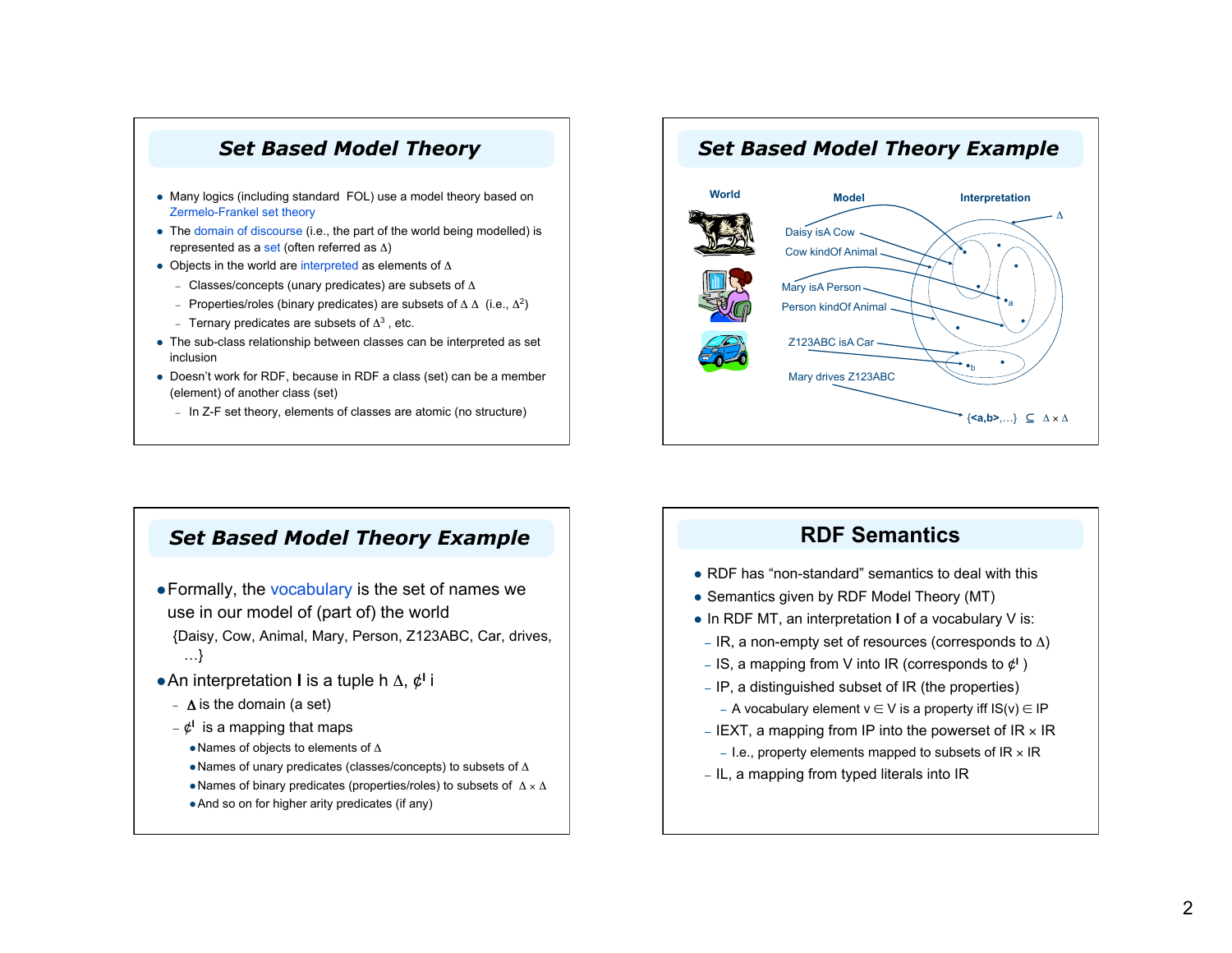





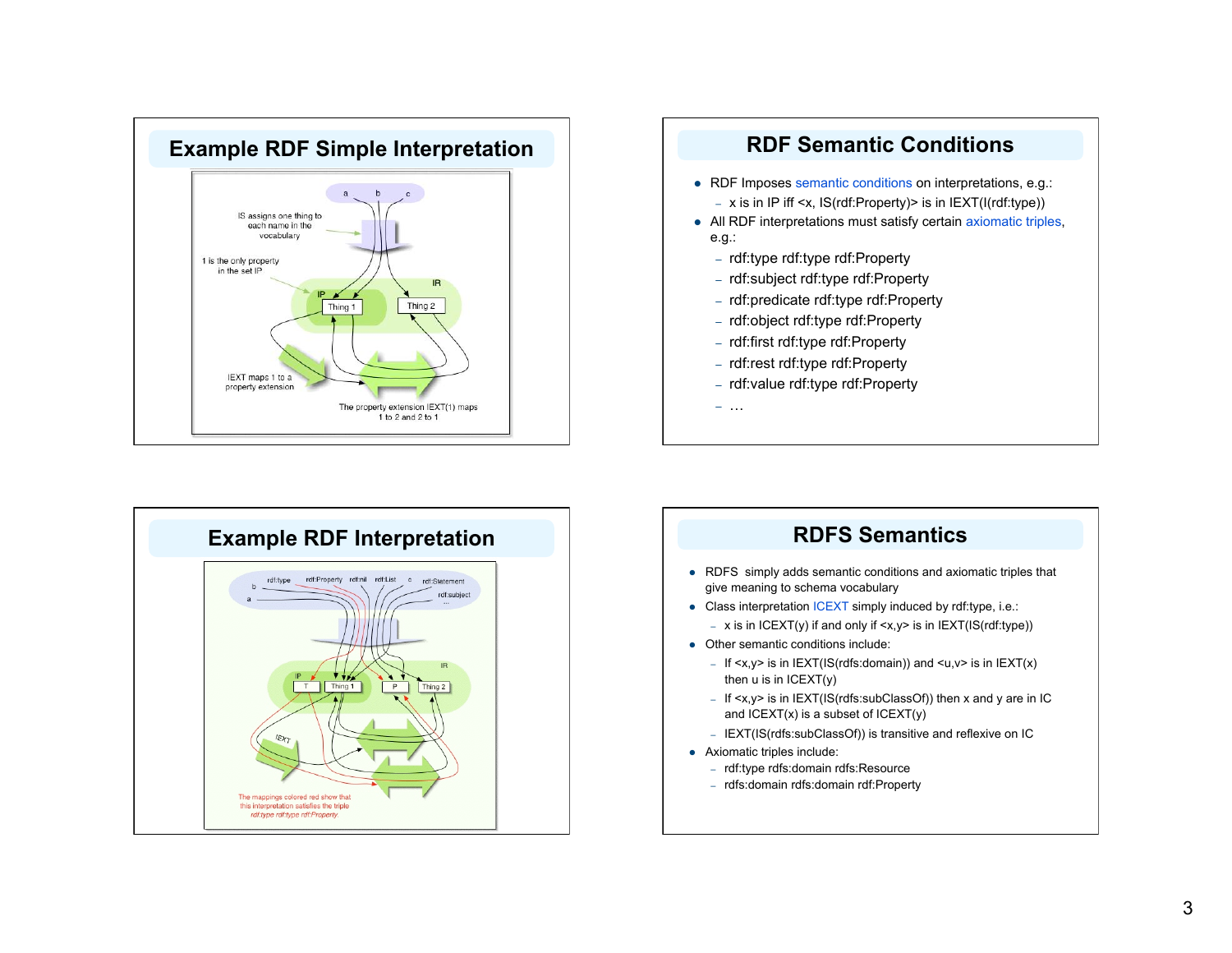

#### $\bullet$  If RDFS graph includes triples

<Species, type, Class> <Lion, type, Species> <Leo, type, Lion> <Lion, subClassOf, Mammal > <Mammal, subClassOf, Animal>

 $\bullet$  Interpretation conditions imply existence of triples

<Lion, subClassOf, Animal> <Leo, type, Mammal> <Leo, type, Animal>

#### **RDFS Axioms**

- Another way to define the semantics of RDF and RDFS is to give axioms that relate it to well understood representation, such as FOL, that has a formal semantics.
- A benefit of this approach is that the axioms may provide the basis of an "executable semantics"
- For a list of FOL axioms (in N3) defining RDFS vocabulary, see

http://www.csee.umbc.edu/691s/n3/rdfs-rules.n3

## **RDFS Inference Rules**

{?S ?P ?O} => {?P a rdf:Property}.

…

- {?P rdfs:domain ?C. ?S ?P ?O} => {?S a ?C}.
- {?P rdfs:range ?C. ?S ?P ?O} => {?O a ?C}.
- {?S ?P ?O} => {?S a rdfs:Resource. ?O a rdfs:Resource}.
- {?Q rdfs:subPropertyOf ?R. ?P rdfs:subPropertyOf ?Q} => {?P rdfs:subPropertyOf ?R}.
- {?P @has rdfs:subPropertyOf ?R. ?S ?P ?O} => {?S ?R ?O}.
- {?C a rdfs:Class} => {?C rdfs:subClassOf rdfs:Resource}.
- {?A rdfs:subClassOf ?B. ?S a ?A} => {?S a ?B}.
- {?B rdfs:subClassOf ?C. ?A rdfs:subClassOf ?B} => {?A rdfs:subClassOf ?C}.
- {?X a rdfs:ContainerMembershipProperty} => {?X rdfs:subPropertyOf rdfs:member}.
- {?X a rdfs:Datatype} => {?X rdfs:subClassOf rdfs:Literal}.

## **RDFS Classes**

rdf:Alt rdfs:subClassOf rdfs:Container.

rdf:Bag rdfs:subClassOf rdfs:Container.

rdfs:ContainerMembershipProperty rdfs:subClassOf rdf:Property.

rdfs:Datatype rdfs:subClassOf rdfs:Class.

rdf:Seq rdfs:subClassOf rdfs:Container.

rdf:XMLLiteral rdfs:subClassOf rdfs:Literal; a rdfs:Datatype.